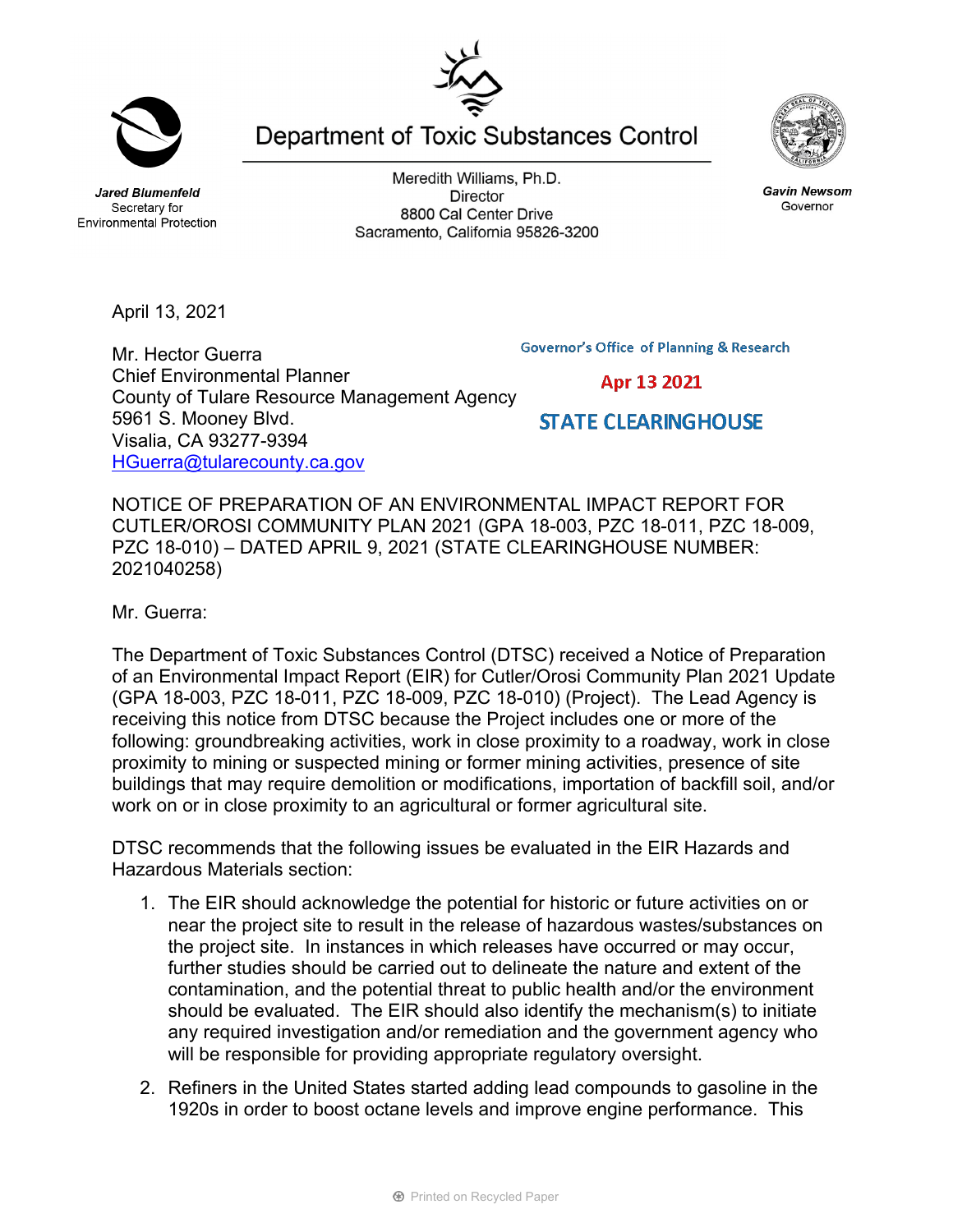practice did not officially end until 1992 when lead was banned as a fuel additive in California. Tailpipe emissions from automobiles using leaded gasoline contained lead and resulted in aerially deposited lead (ADL) being deposited in and along roadways throughout the state. ADL-contaminated soils still exist along roadsides and medians and can also be found underneath some existing road surfaces due to past construction activities. Due to the potential for ADL-contaminated soil DTSC, recommends collecting soil samples for lead analysis prior to performing any intrusive activities for the project described in the EIR.

- 3. If any sites within the project area or sites located within the vicinity of the project have been used or are suspected of having been used for mining activities, proper investigation for mine waste should be discussed in the EIR. DTSC recommends that any project sites with current and/or former mining operations onsite or in the project site area should be evaluated for mine waste according to DTSC's 1998 Abandoned Mine Land Mines Preliminary Assessment Handbook (https://dtsc.ca.gov/wp-content/uploads/sites/31/2018/11/aml\_handbook.pdf).
- 4. If buildings or other structures are to be demolished on any project sites included in the proposed project, surveys should be conducted for the presence of lead-based paints or products, mercury, asbestos containing materials, and polychlorinated biphenyl caulk. Removal, demolition and disposal of any of the above-mentioned chemicals should be conducted in compliance with California environmental regulations and policies. In addition, sampling near current and/or former buildings should be conducted in accordance with DTSC's 2006 *Interim Guidance Evaluation of School Sites with Potential Contamination from Lead Based Paint, Termiticides, and Electrical Transformers*  (https://dtsc.ca.gov/wpcontent/uploads/sites/31/2018/09/Guidance\_Lead\_ Contamination\_050118.pdf).
- 5. If any projects initiated as part of the proposed project require the importation of soil to backfill any excavated areas, proper sampling should be conducted to ensure that the imported soil is free of contamination. DTSC recommends the imported materials be characterized according to *DTSC's 2001 Information Advisory Clean Imported Fill Material* (https://dtsc.ca.gov/wpcontent/uploads/sites/31/2018/09/SMP\_FS\_Cleanfill-Schools.pdf).
- 6. If any sites included as part of the proposed project have been used for agricultural, weed abatement or related activities, proper investigation for organochlorinated pesticides should be discussed in the EIR. DTSC recommends the current and former agricultural lands be evaluated in accordance with DTSC's 2008 *Interim Guidance for Sampling Agricultural Properties (Third Revision)* (https://dtsc.ca.gov/wpcontent/uploads/sites/31/2018/09/Ag-Guidance-Rev-3-August-7-2008-2.pdf).